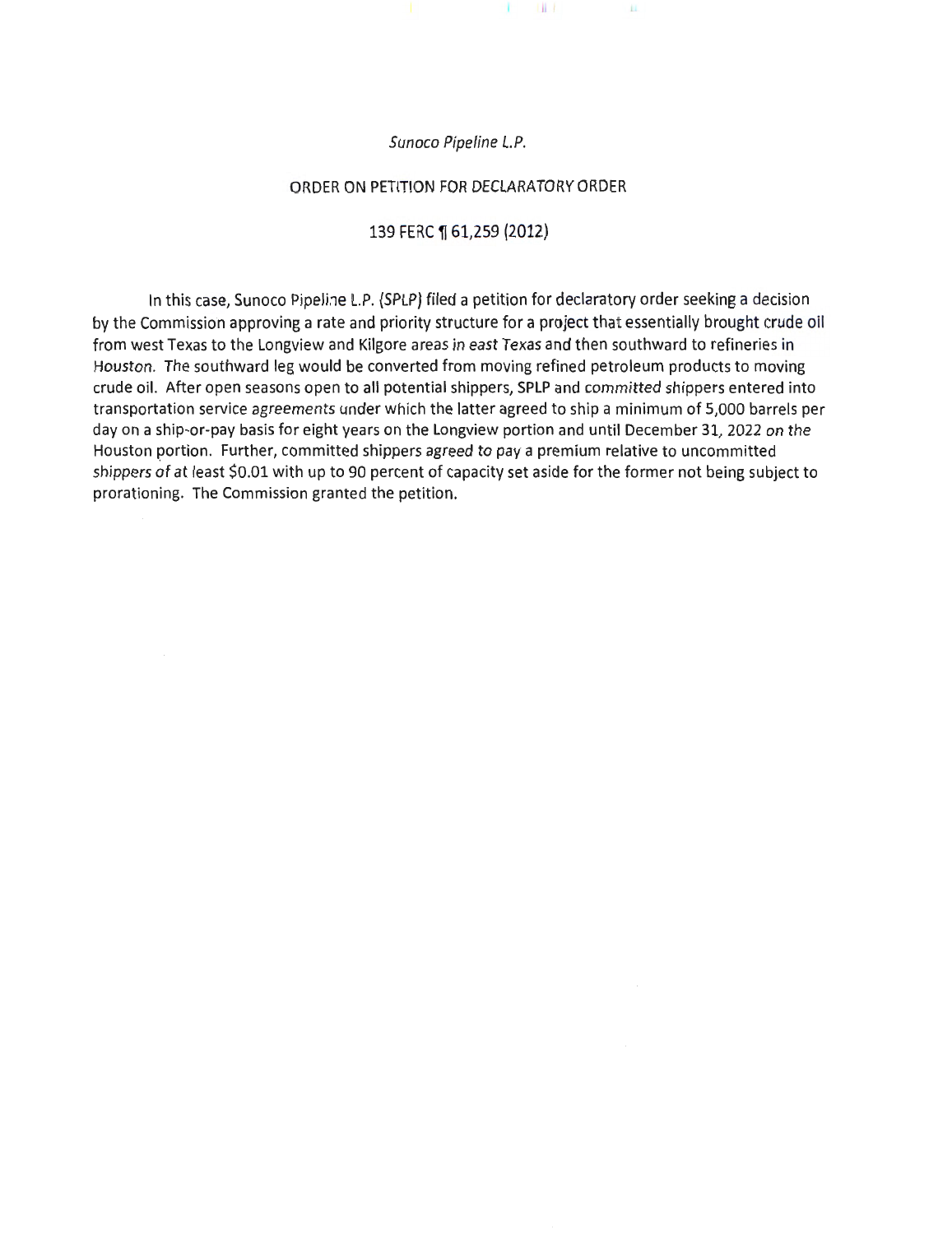# 139 FERC 161,259 UNITED STATES OF AMERICA FEDERAL ENERGY REGULATORY COMMISSION

Before Commissioners: Jon Wellinghoff, Chairman; Philip D. Moeller, John R. Norris, and Cheryl A. LaFleur.

Sunoco Pipeline L.P. Docket No. OR12-12-000

# ORDER ON PETITION FOR DECLARATORY ORDER

(June 28, 2012)

1. On April 20, 2012, Sunoco Pipeline L.P. (SPLP) filed a petition for a declaratory order approving: ( 1) priority service and the overall tariff and rate structure for the proposed West Texas- Longview Access pipeline (Longview Access Project); and (2) priority service and the overall tariff and rate structure for the proposed West Texas-Houston Access pipeline (Houston Access Project). $<sup>1</sup>$  SPLP seeks prompt Commission</sup> action so that these additions to the available infrastructure serving the West Texas area can be completed as quickly as possible. As discussed below, the Commission grants the requested declaratory order.

# **Background**

2. Until December 2010, SPLP operated a 10-inch crude petroleum pipeline providing north-to-south service from Longview and Kilgore, TX to a terminal in Houston, with a heavy crude capacity of approximately 14,000 barrels per day (bpd). In October, 2008, SPLP entered into a long-term throughput and deficiency agreement (T&L) with a shipper to transport refined products on the existing 10-inch line.<sup>2</sup> A portion of the pipeline was taken out of crude service in early 2011 , for conversion to intrastate refined products service from Huffman, TX to Kilgore while the segment from Huffman south to Houston was idled.<sup>3</sup> No movements of refined products ever actually shipped on the northern segment. Upon terminating the T&D agreement, and in light of market demand, SPLP determined to convert the 10-inch pipeline to interstate crude petroleum service.<sup>4</sup>

<sup>2</sup>*!d.* at 2. <sup>3</sup>*Id.* at 3.

 $4$  Id.

<sup>&</sup>lt;sup>1</sup> Sunoco Pipeline L.P. April 20, 2012 Petition for Declaratory Order at 1 (Petition).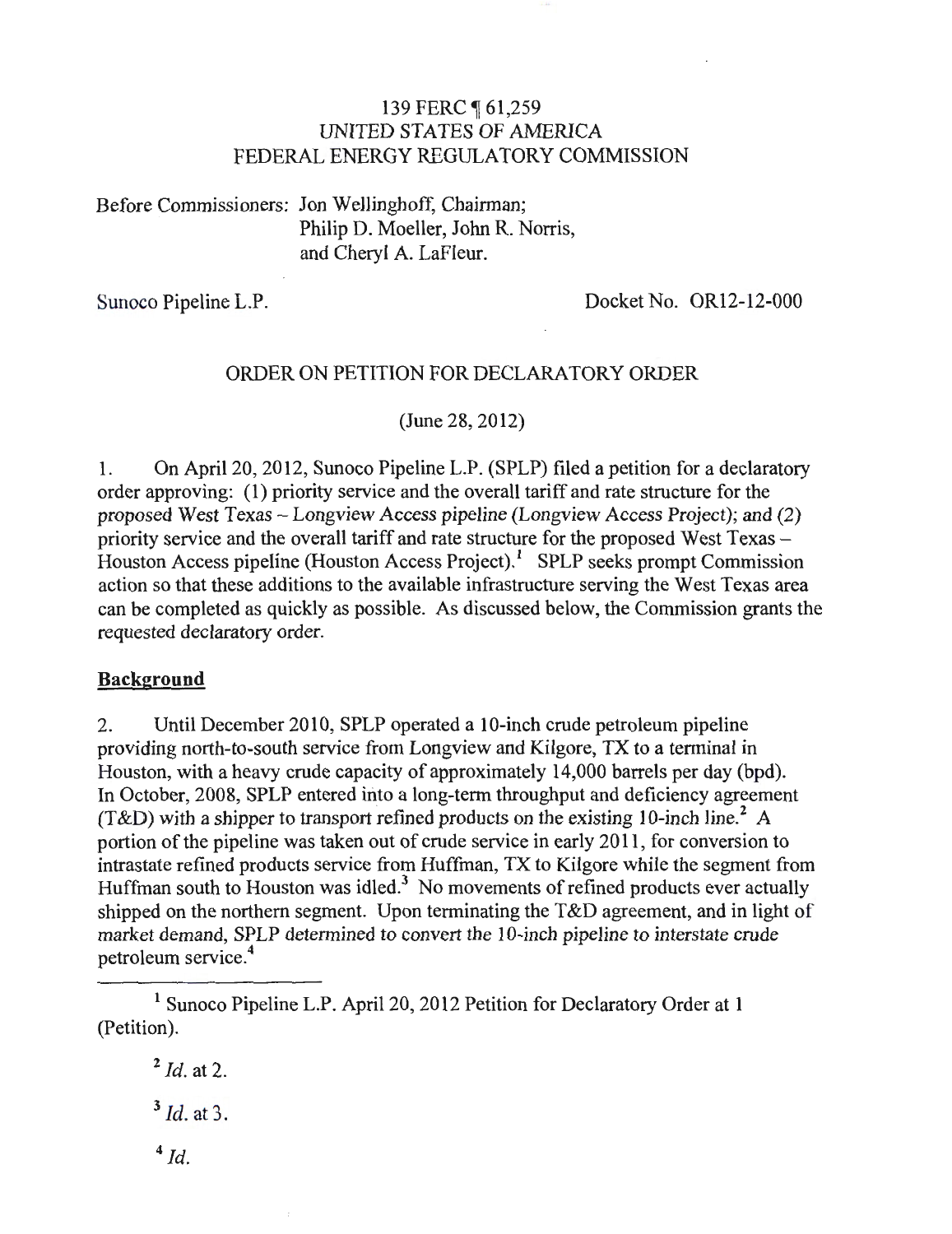# **The Projects**

3. As described by SPLP, the Longview Access Project and the Houston Access Project involve the conversion of the SPLP 10-inch line from refined products to crude petroleum service, travelling north and south from Goodrich, TX.<sup>5</sup> Each project will involve separate segments of the SPLP 10-inch line.

4. The Longview Access Project will receive West Texas Intermediate crude petroleum from the West Texas Gulf Pipeline near Goodrich and transport that crude approximately 120 miles north to Longview, TX for further transportation on the Mid-Valley Pipeline. The project will involve converting the pipeline from refined products to crude petroleum transportation, the installation of connecting facilities at Goodrich, including tankage and pumps, as well as other necessary modifications.<sup>6</sup> The conversion will add 30,000 bpd of crude petroleum capacity for transport to Longview.<sup>7</sup>

5. The Houston Access Project will enable a section of the SPLP 10-inch pipeline to receive West Texas Sour crude petroleum from the West Texas Gulf Pipeline near Goodrich and transport that crude petroleum approximately 60 miles south to terminal facilities in Houston.<sup>8</sup> The project will involve converting the pipeline from refined products to crude petroleum transportation, reversing the direction of the pipeline's flow, the installation of connecting facilities at Goodrich, including tankage and pumps, as well as other necessary modifications.<sup>9</sup> The conversion will add 40,000 bpd of crude petroleum capacity for transport to Houston.<sup>10</sup>

6. SPLP states that these projects will require a substantial capital investment, but when completed, will enhance the transportation alternatives for both West Texas Sour and West Texas Intermediate grades of crude petroleum from West Texas and New Mexico fields, allowing more efficient economic use of domestically-produced crude petroleum.<sup>11</sup>

 $<sup>5</sup>$ Id.</sup> <sup>6</sup>*!d.* at 4-5. <sup>7</sup>*!d.* at 5. <sup>8</sup>*!d.* at 5-6.  $9<sub>Id</sub>$ <sup>10</sup>*!d.* at 6.  $^{11}$  *Id.*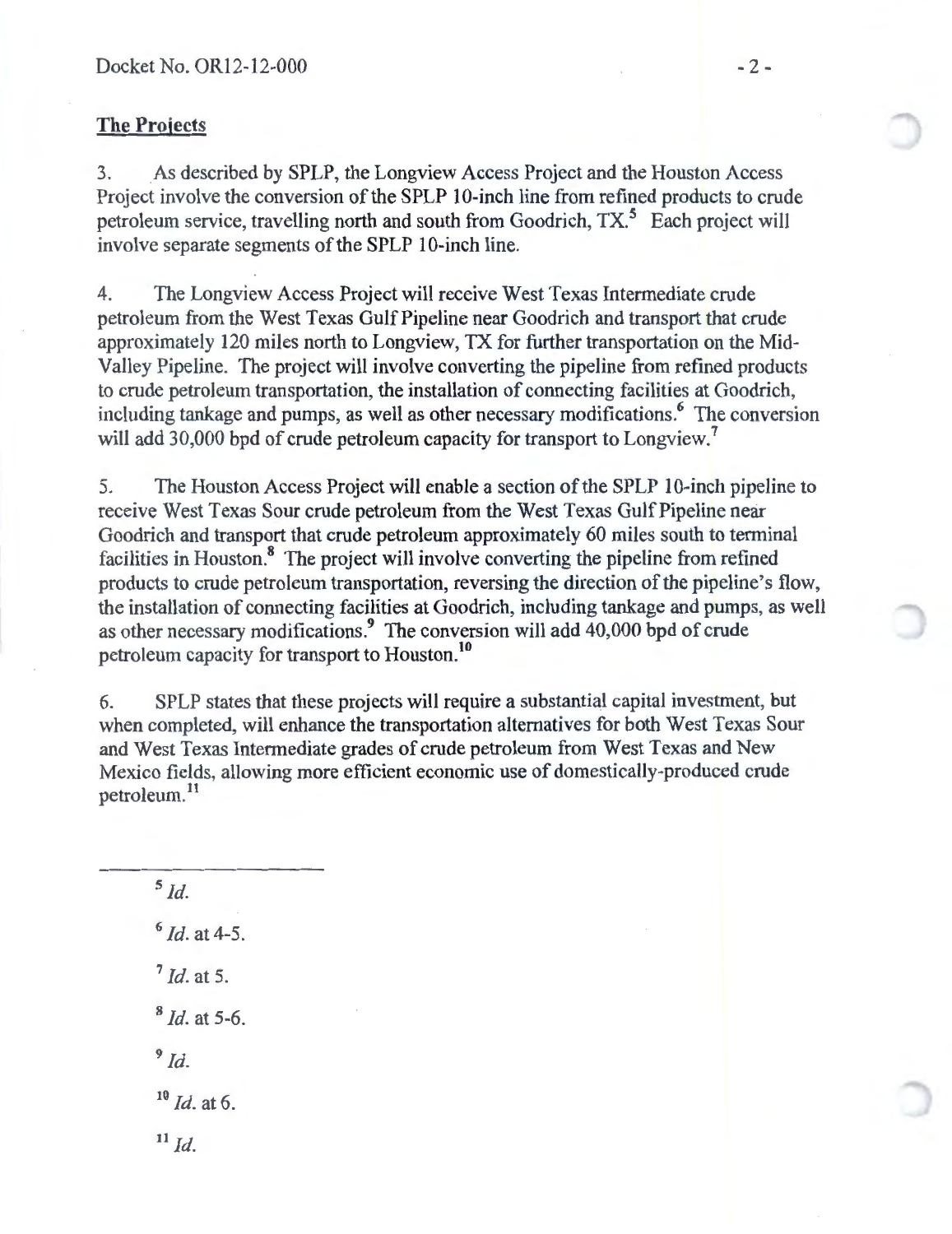# Open Seasons

7. SPLP explains that volume commitments me integral to the economic viability of the projects. Thus, SPLP conducted separate open seasons for each project, seeking volume commitments in return for priority service at a premium rate. <sup>12</sup>

II I

8. Shipments under priority service will not be subject to prorationing under normal operating conditions. 13 For both the Longview Access Project and the Houston Access Project, capacity will be shared between committed and uncommitted volumes, with up to 90 percent of capacity available to committed volumes and at least 10 percent reserved for uncommitted volumes. 14 On both projects, committed shippers will pay a premium rate on shipments of committed volumes of at least \$0.01 above the uncommitted rate.<sup>15</sup> Shippers that enter into Transportation Service Agreements (TSA) during the open season also commit to ship a minimum of 5,000 bpd on a ship-or-pay basis for eight year terms (Longview Access Project)<sup>16</sup> or for terms expiring on December 31, 2022 (Houston Access Project).<sup>17</sup>

# Requested Ruling

9. SPLP seeks an order affirming that SPLP may provide up to 90 percent of the capacity created through the Longview Access Project and the Houston Access Project as priority committed space at a premium rate for shippers that commit to move volumes on a ship-or-pay basis through SPLP's open seasons.<sup>18</sup> SPLP argues that the rulings sought are consistent with the Commission's prior orders concerning priority service terms and tariff rate structures that can be offered to shippers who commit volumes through an open season to support new infrastructure capacity.<sup>1</sup>

 $12$   $1d$ . <sup>13</sup>*!d.* at 7.  $14 \, Id$  $^{15}$  *Id.*  $^{16}$  *Id.* at 10. <sup>17</sup>*!d.* at 13. <sup>18</sup> Petition at 7-8. <sup>19</sup> *Id.* at 15.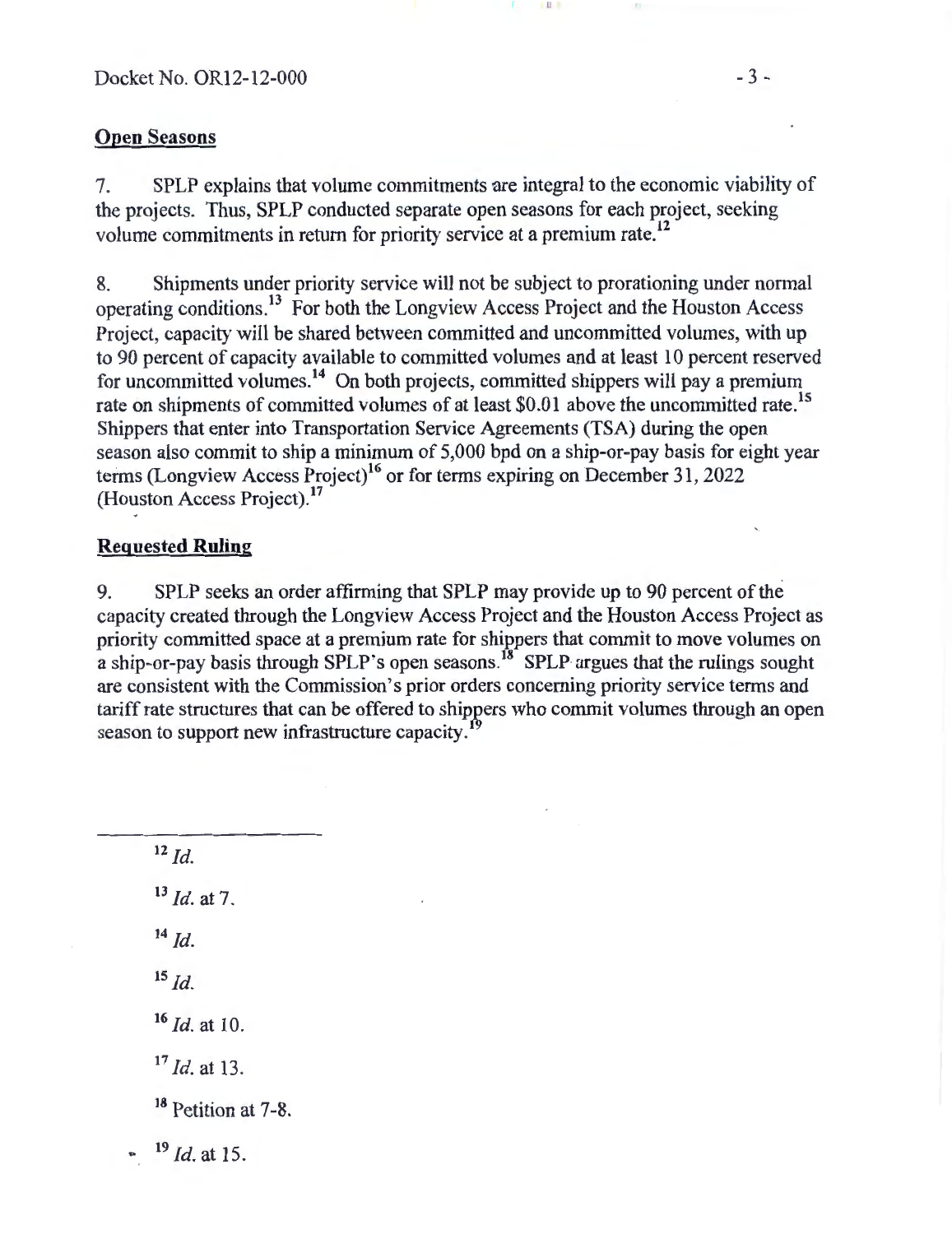.• 10. SPLP argues that the Commission enjoys discretion under the Interstate Commerce  $Act^{20}$  to approve priority contract service under appropriate circumstances.<sup>21</sup> SPLP states that the ICA has been historically interpreted to invest the Commission with considerable discretion to access the reasonableness of a pipeline's practices.<sup>22</sup> SPLP cites to numerous instances where the Commission has exercised its discretion under the ICA to approve of various methods for allocating capacity among different categories of shippers.<sup>2</sup>

11. For example, explains SPLP, in *CCPS Transportation, LLC*, 121 FERC  $\sqrt{61,253}$ (2007), *order on reh'g*, 122 FERC ¶ 61,123 (2008), the Commission approved a request to offer priority service at a premium rate to shippers that entered into long-term volume commitments in support of a pipeline expansion while preserving access to uncommitted shippers.<sup>24</sup> SPLP states that Commission precedent also supports the use of a premium rate of \$0.01 over the uncommitted rate,<sup>25</sup> and the reservation of 90 percent of capacity for uncommitted shippers while ensuring that uncommitted shippers have access to at least 10 percent of capacity.<sup>26</sup>

# **Notice and Interventions**

12. Public notice of the Petition was issued on April 24, 2012, with interventions and protests due on or before May 15, 2012. No interventions, protests or other comments were filed.

 $20$  49 U.S.C. app. § 1 (1988) (ICA).

<sup>21</sup> Petition at 15-16 (citing ICA  $\S$ § 1(4), 3(1)).

<sup>22</sup> Petition at 16 (citing *Sea-Land Services Inc. v. ICC*, 738 F.2d 1311, 1319 (D.C. Cir. 1984) (explaining that "Congress has delegated broad legislative discretion to the [C]omission to determine when differential treatment amounts to improper discrimination among shippers and when such treatment is justified by relevant dissimilarities in transportation conditions")).

<sup>23</sup> Petition at 17 (citing *Mid-America Pipeline Co., LLC,* 106 FERC ¶ 61,094, at 61 ,336 (2004) and *Total Petroleum Inc. v. Citgo Products Pipeline, Inc.,* 76 FERC <sup>~</sup>61,164, at 61,947 (1996)).

<sup>24</sup> Petition at 18.

<sup>25</sup> Sunoco Pipeline, L.P., 137 FERC ¶ 61,107, at PP 7, 15 (2011).

<sup>26</sup> *Id.* PP 6-15.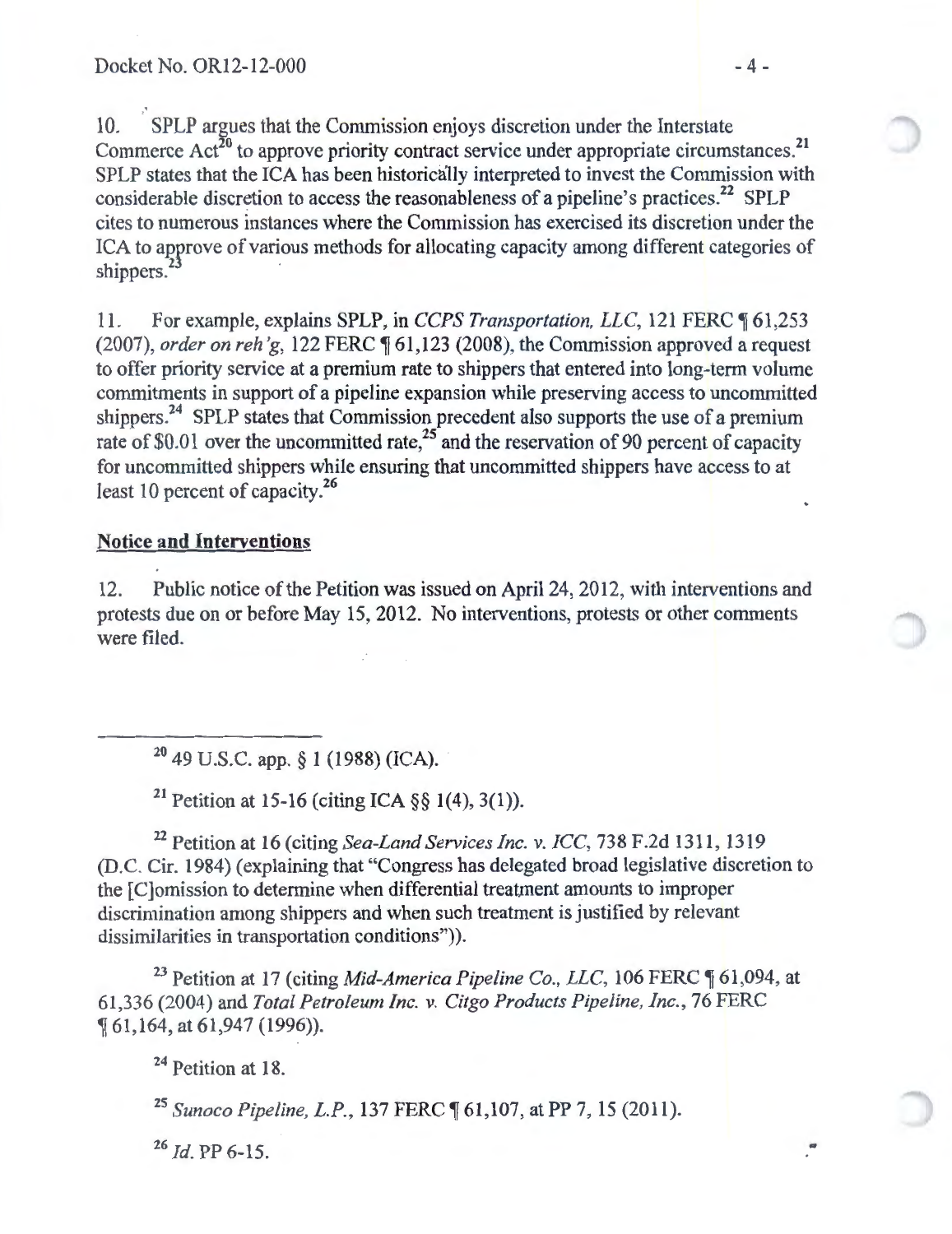## **Commission Analysis**

13. The Commission finds that SPLP's proposal is consistent with applicable policy and precedent. SPLP has demonstrated a demand for transportation of crude petroleum from West Texas and New Mexico to Longview and Houston, TX and onward to downstream markets. To meet this demand, SPLP must undertake a substantial capital investment in its existing ten inch line. Without the substantial financial investment of shippers that commit to move barrels on the Longview Access and Houston Access Projects, there exists the possibility that the projects will not occur in a timely manner. To minimize the risk that the project will not move forward, and to provide financial assurance to SPLP, the proposed TSAs require shippers to commit to ship-or-pay contracts at premium rates for initial terms of between 8 years (Longview) and through December 31, 2022 (Houston). In exchange for these commitments, the TSA provides that the committed shipments will not be subject to prorationing.

Ш

14. SPLP provides an appropriate amount of capacity for uncommitted shippers, at least ten percent, while affording protection to the committed shippers who enter into long-term TSAs. Further, SPLP's open seasons appropriately gave all potential shippers the opportunity to become committed shippers by entering into TSAs. Accordingly, the Commission grants SPLP's petition for declaratory order, based on the representations made in the petition.

15. While the Commission approves SPLP's proposed rate design and overall tariff structure, SPLP will still be required, upon filing its tariffs, to meet the applicable provisions of Part 342 of the Commission's Rules and Regulations.

## The Commission orders:

SPLP's Petition for declaratory order is granted, as discussed in the body of this order.

By the Commission. Commissioner Clark is not participating.

 $(SEAL)$ 

Nathaniel J. Davis, Sr., Deputy Secretary.